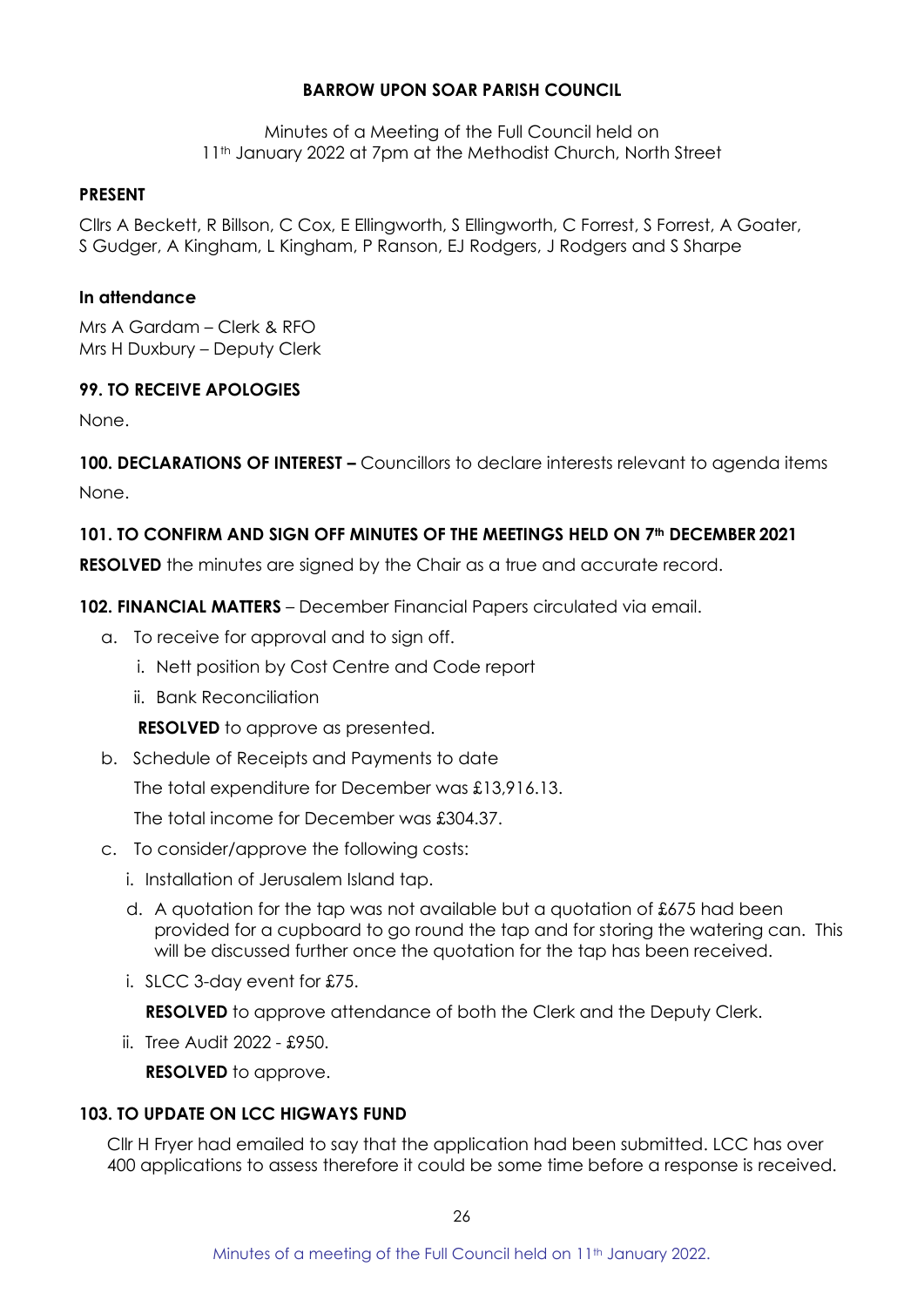# **104. TO RECEIVE AND APPROVE MINUTES FROM THE FOLLOWING COMMITTEE MEETINGS:**

# **Planning Committee – 2nd December**

Noted.

# **Cemetery Extension Committee – 14th December**

The start time on the minutes needs amending from 2pm to 11am.

i. To award delegated powers to the Committee to appoint a contractor.

As the next Full Council is before the contractor's response deadline it was agreed that it would not be necessary to award delegated powers.

**RESOLVED** to accept the recommendations.

# **105. POLICY AND FINANCE MEETNG – 10TH JANUARY 2022**

i. To approve and sign the 2022 – 23 budget and precept application.

Cllr S Forrest and the Clerk updated on the recent correspondence with CBC regarding the S106 application for the cemetery extension and the request for an extension to the deadline for the precept submission.

Despite receiving our S106 funding application in October and constant reminders, CBC Heads of Service will not be in a position to confirm the £100,000 needed for the cemetery extension before the precept application deadline of 14<sup>th</sup> January. A request for an extension to the deadline has been refused. This has created a difficult situation for the committee in confirming the precept as if the funding for the cemetery extension is not agreed the precept would need to be adjusted to fund the extension. The agreement is subject to the approval of the developer, Jelson, as the funding source. CBC has written to Jelson to seek approval, this was only done at the beginning of January.

Simon Jackson, CBC Strategic Director of Environmental & Corporate Services, has confirmed the following in writing. The correspondence is attached and will be filed with the minutes.

- 'The £100k can be regarded as 'agreed' by the Borough Council; I have discussed this matter with both the Chief Executive and relevant Head of Service, and we have concluded that it is appropriate to authorise this sum – this is now purely an administrative process from the Borough point of view
- We think it is highly unlikely that Jelsons would object to the proposed use of the fund; additionally, we note that the legal agreement states that they must not 'unreasonably withhold approval' – so essentially, we believe that approval from Jelsons is principally a matter of administration from their side also
- We have written to Jelson seeking approval for the proposed use of the s106 funding; if we do not hear anything in the next few days, we will follow the matter up with them'

Mr Jackson continued with the following advice:

'I do not believe that the above should be any barrier to setting the precept. I strongly suggest that given the high likelihood that the £100k s106 monies will be received, that the precept be set on this basis. It is fair to say that this is an assumption, or estimate, but it is one where a key partner to the Parish Council (the Borough) is advising you that it is highly likely to materialise. I believe that in making such an assumption the Parish would be acting reasonably and in good faith. I cannot see any ethical problems in adopting such an approach.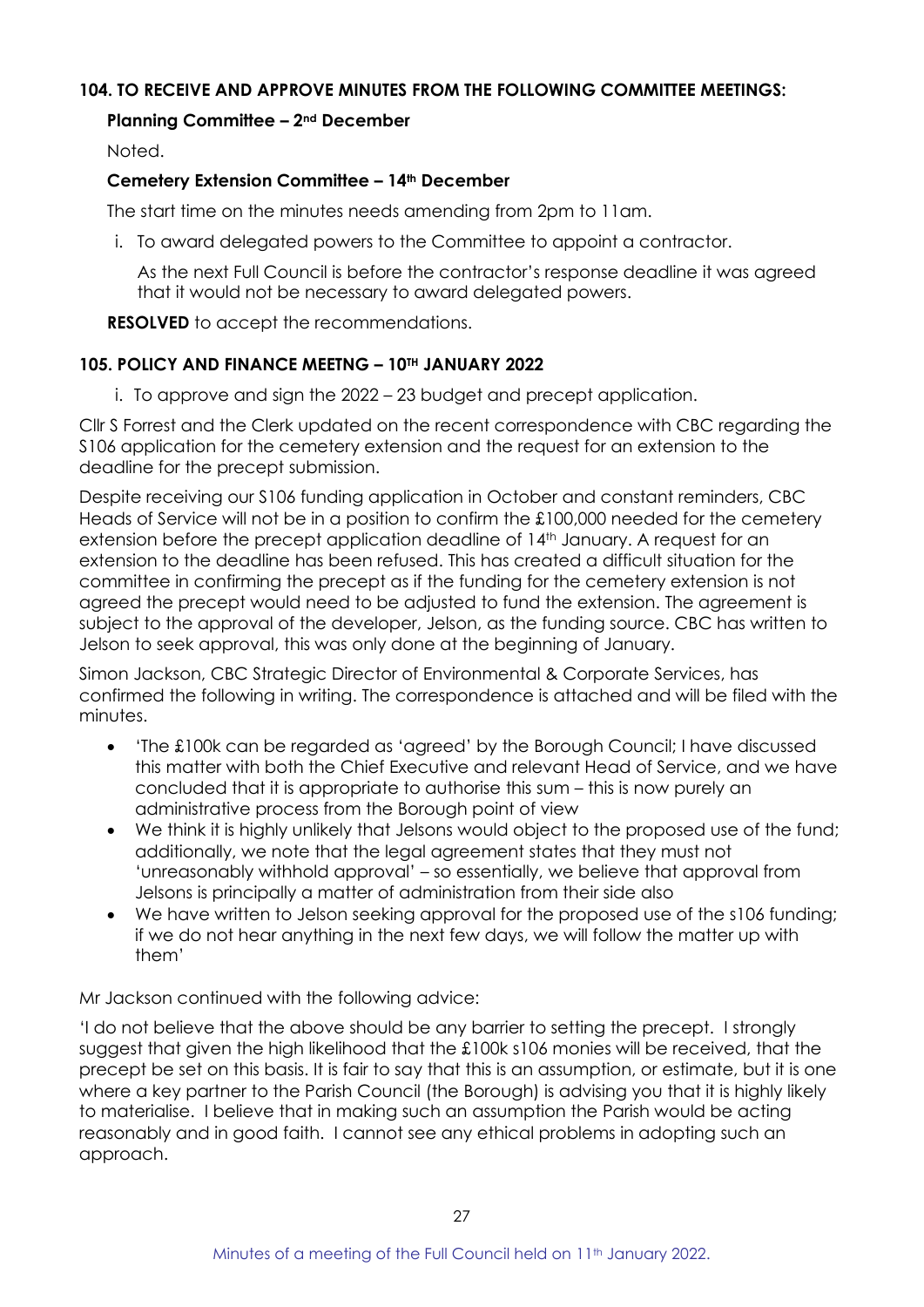In terms of risk management, and what would happen in the unlikely event that s106 monies are not received, I note that the lower tier councils - Towns and Parishes – are not currently subject to council tax capping rules, so if additional funds were required these could be raised by increasing the 2023/24 precept. If this created a cash flow issue over 2022/23 arising from the need to pay contractors in this financial year then, given the circumstances, the Borough Council would be prepared to offer a short-term bridging loan to cover the funding gap.'

**RESOLVED** to approve the Policy and Finance committee's recommendation to set the precept on the presumption that the funding will be received. (P&F minute ref 51)

It was further **RESOLVED** to accept the following precept recommendation:

Barrow upon Soar Parish Council confirms its budget for the 2022-23 financial year showing estimated payments of £415,945, estimated income of £7700 and a £175,650 contribution from reserves, resulting in a net cost to Barrow Parish Council of £232,595 and that a precept be made on Charnwood Borough Council for the sum of £232,595 to be paid in two equal instalments by 30<sup>th</sup> April and 30<sup>th</sup> September.

The Precept application forms were duly signed by the Chair, 2 Councillors and the Clerk.

Full Council also **RESOLVED** to accept the recommendation to write a letter of complaint to CBC, via our Borough Councillor, Cllr Pauline Ranson, regarding the following issues:

- i. The S106 funding application process needs to be scrutinised
- ii. Better communication systems need implementing
- iii. Responses to other outstanding issues with CBC that are still awaited.

Cllrs S Gudger and P Ranson abstained.

All other recommendations from the Policy and Finance committee were approved.

# **106. TO RECEIVE A REPORT FROM THE COUNTY AND BOROUGH COUNCIL**

A report from the County Councillor had not been received.

The Health Centre is providing monthly information sheets for residents. Cllr Ranson will deliver them to the office to be displayed in the office window.

Cllr Ranson thanked the Helping Hands group for all their hard work.

Cllr C Forrest advised that there are 3 benches in Piets Close that are in a poor state of repair.

A request has been made for a sign at the Melton Road end of Shooting Close Lane (I36) stating that it is not suitable for large vehicles. An email will be sent to LCC.

# **107. TO DISCUSS CORRESPONDENCE**

i. Memorial Bench Application

A request has been received to install a memorial bench and trees on Willow Road.

**RESOLVED** to support the request.

ii. Letter from Library Committee

The Library Committee had advised that they are experiencing issues with people parking across the entrance to their car park. They have asked if the Parish Council would support the painting of criss cross lines at the entrance to the car park. The Clerk has already advised that they would need to contact their County Cllr and LCC Highways.